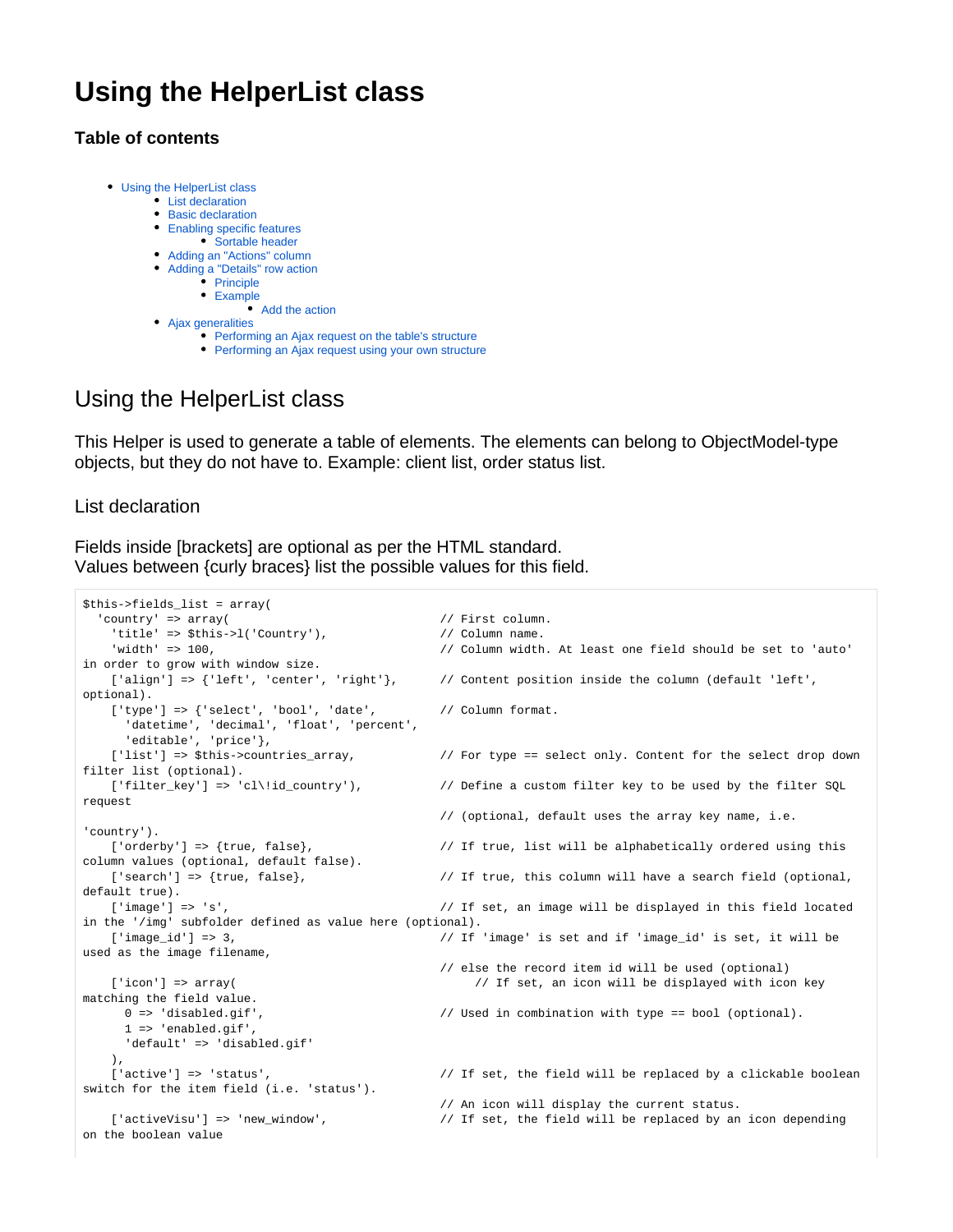```
 // of the field specified (i.e. 'new_window') (optional).
    ['callback'] => 'getOrderTotalUsingTaxCalculationMethod', // If set, the return value of the defined method 
call 
// will be used as the field content (optional).<br>['callback object'] => $cart,
                                         // If set in combination with 'callback', the method will be
called from the provided object 
                                         // instead of the current controller (optional).
   ['prefix'] => '0x', \frac{1}{2} / If set, it will be displayed before the field value
(optional).
   ['suffix'] => 'kg', \frac{1}{2} / If set, it will be displayed after the field value
(optional).
   ['currency'] => {true, false}, // If set and type == price, the currency displayed 
 // will use 
the item currency and not the default currency (optional).
  ['maxlength'] => 90, \frac{1}{2} / If set, the field value will be truncated if it has more
characters than the numeric value set (optional).
  ['position'] => 'position', \sqrt{ } If set to position, the field will display arrows
 // and be 
drag and droppable, which will update position in db (optional).
   ['tmpTableFilter'] => {true, false}, \frac{1}{2} // If set to true, the WHERE clause used to filter results
 // will use 
the $ tmpTableFilter variable (optional, default false).
  ['havingFilter'] => {true, false}, \frac{1}{2} // If set to true, the WHERE clause used to filter results
 // will use 
the $_filterHaving variable (optional, default false).
  ['filter_type'] => {'int', 'bool', 'decimal'}, // Specify the value format when used in the filter where
clause.
                                        // Useful when "filter type" is different from "type" (i.e.
type == select) (optional).
  ['color'] => 'color', \qquad // If set, the field value will appear inside a colored
element. 
                                          // The color used is the "color" index of the record and is 
in HTML name or hexadecimal format (optional).
   ['hint'] => $this->l('This is the quantity available in the current shop/group.'), // The hint will appear 
on column name hover (optional).
     ['ajax'] => {true, false} / / if the type is bool, you
use ajax
 ),
 'another_field' => array( // Second column.
 ...
  ),
 'another_field' => array( \frac{1}{2} // Third column.
 ...
  ),
);
```
#### <span id="page-1-0"></span>Basic declaration

Removing all the optional fields, this is how to build a basic HelperList element: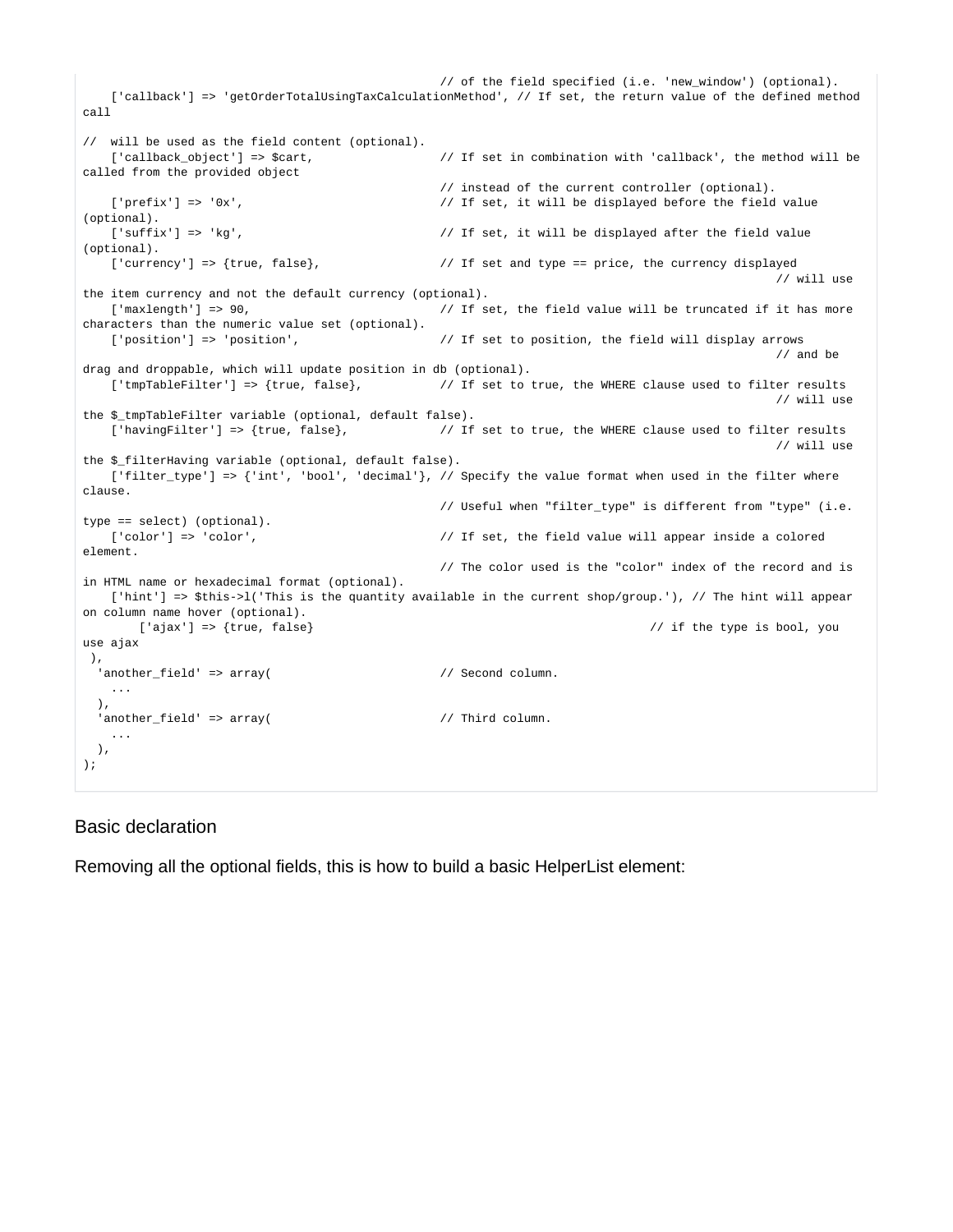```
private function initList()
{
     $this->fields_list = array(
        'id_category' => array(
             'title' => $this->l('Id'),
             'width' => 140,
             'type' => 'text',
         ),
         'name' => array(
             'title' => $this->l('Name'),
             'width' => 140,
            'type' => 'text',
         ),
     );
     $helper = new HelperList();
     $helper->shopLinkType = '';
     $helper->simple_header = true;
     // Actions to be displayed in the "Actions" column
     $helper->actions = array('edit', 'delete', 'view');
     $helper->identifier = 'id_category';
    $helper->show toolbar = true;
     $helper->title = 'HelperList';
     $helper->table = $this->name.'_categories';
     $helper->token = Tools::getAdminTokenLite('AdminModules');
     $helper->currentIndex = AdminController::$currentIndex.'&configure='.$this->name;
     return $helper;
}
```

| Id | Name        | Actions                 |
|----|-------------|-------------------------|
| 1  | Root        | $\mathscr{S}$ de        |
| 1  | Root        | 200                     |
| 2  | Home        | $\mathcal{S} \boxdot$ Q |
| 2  | Home        | 260                     |
| 3  | iPods       | $\mathcal{S}$ de        |
| 3  | iPods       | 260                     |
| 4  | Accessories | $\mathcal{S} \boxdot$ Q |
| 4  | Accessories | 260                     |
| 5  | Laptops     | $\mathcal{S}$ dec       |
| 5  | Laptops     | 260                     |
|    |             |                         |

#### This specific code generates this list:

## <span id="page-2-0"></span>Enabling specific features

## <span id="page-2-1"></span>**Sortable header**

By default, the list's header simply displays the name of each column.

In order to make the column sortable and searchable, you only have to disable one option: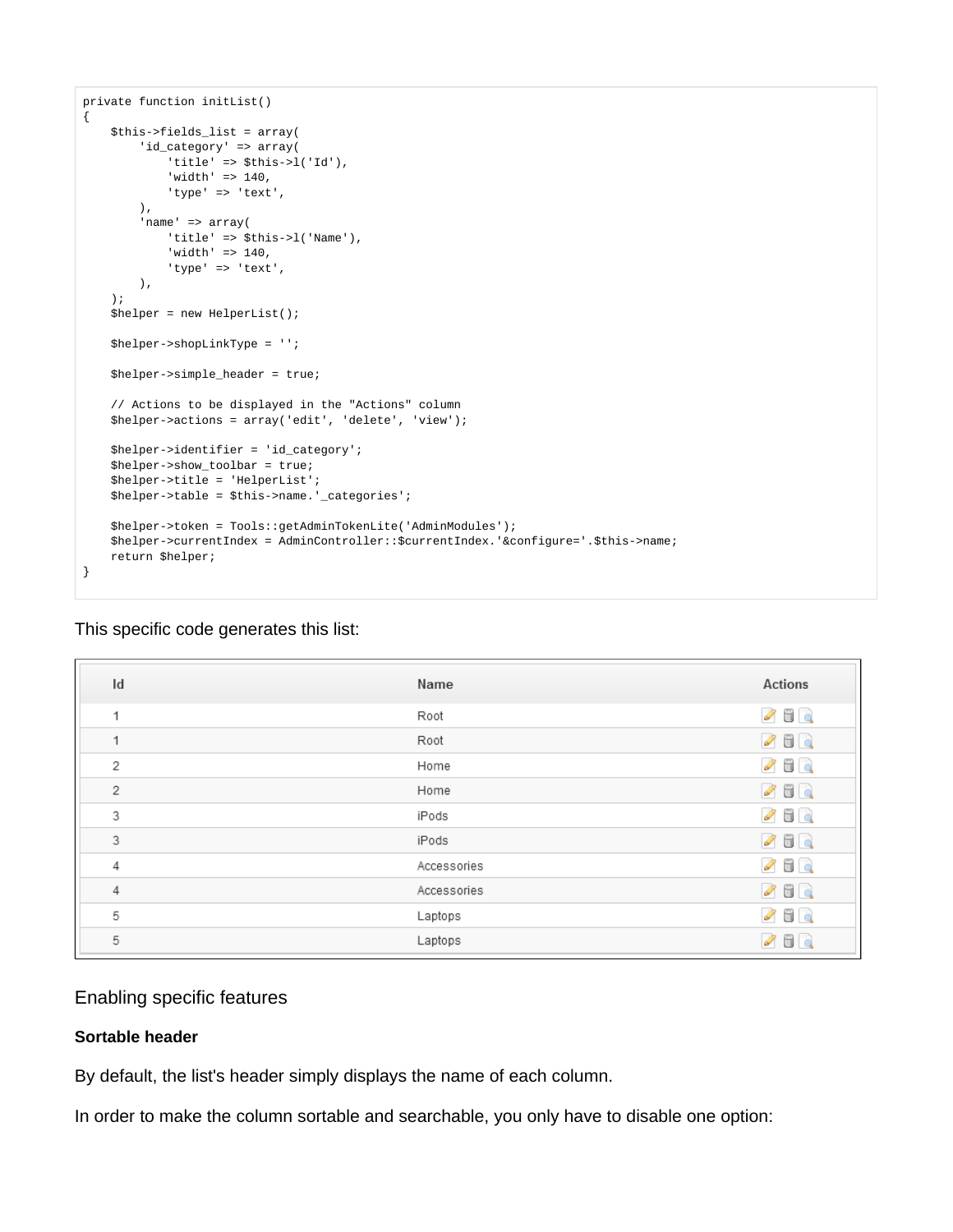\$helper->simple\_header = false;

Id Name **Actions**  $\overline{\phantom{a}}$  $\overline{\phantom{a}}$  $\mathscr{S}$  in a  $\mathbf{1}$ Root  $\mathbf{1}$ Root 0 6 Q  $\overline{2}$ Home 000  $\overline{2}$ Home 0 6 Q  $\mathcal{S}$  dec 3 iPods 3 iPods  $260$  $\bullet$  6  $\circ$  $\overline{4}$ Accessories  $\sqrt{4}$ Accessories  $\sqrt{a}$ 5 Laptops 0 de a 5 Laptops 000

By disabling the simple\_header option, the list displays a more complex header:

### <span id="page-3-0"></span>Adding an "Actions" column

The above example directly builds a table with an action column, which comprises three actions: edit, delete, view.

\$helper->actions = array('edit', 'delete', 'view');

Note that they will not work out of the box: while the action icons are there and can be clicked, nothing will happen when the user clicks until you have assigned proper code to these actions.

<span id="page-3-1"></span>Adding a "Details" row action

#### <span id="page-3-2"></span>**Principle**

You can define a "Details" action (or "+" action) in each row of a list. This action is useful if you want to show other information about the row (for example, the details of a sum).

This action is represented by a "+" if the details is shown and by a "-" if the details is hidden. The content is obtained through an Ajax request.

#### <span id="page-3-3"></span>**Example**

There are two possible ways to displays:

- The easy one is to re-use the table structure. See for instance the "Stock instant state" page, under the "Stock" menu (when the "Advanced Stock Management" option is enabled).
- You can define your own structure (for example, to display a new table within the table). See for instance the "Stock Management" page, under the "Stock" menu (when the "Advanced Stock Management" option is enabled).

<span id="page-3-4"></span>**Add the action**